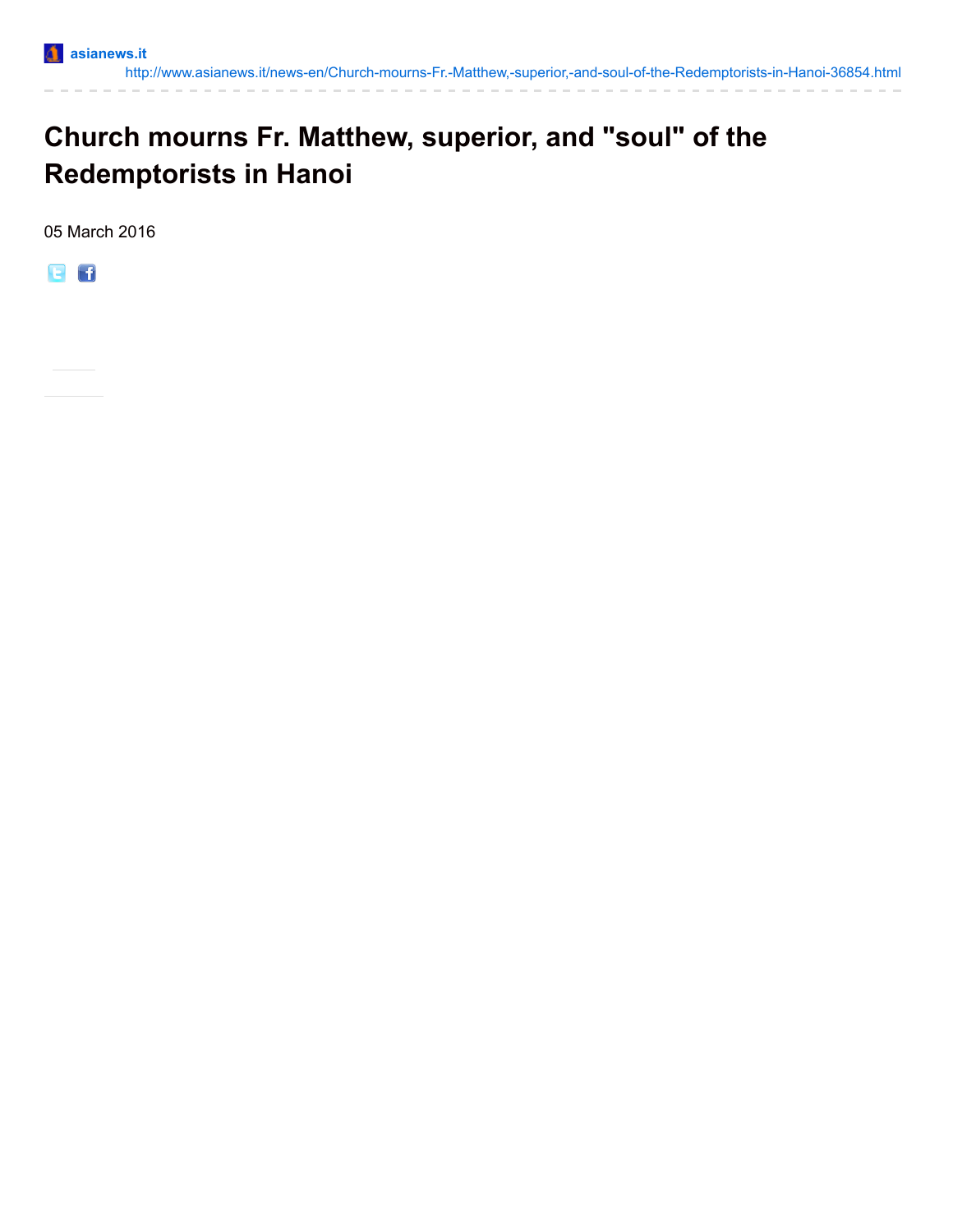He died at age 76 on the evening of 2 March. He was a member of the congregation for 53 years and a priest for 46. Under his leadership, the Redemptorists have brought support to the marginalized and the poorest in Vietnam. According to the faithful, his was a cry in the wilderness: "Even if society does not change - he said we change as does our awareness of our responsibility."

 $\boldsymbol{p}$  Pin it

Hanoi (AsiaNews) - The Vietnamese Catholic Church is mourning the death of Fr. Matthew Vu Khoi Phung, former superior of the



Redemptorists in Hanoi, who died on March 2 at the age of 76 years. The priest, for 53 years within the congregation and a priest for 46, has devoted his life to the mission of the Redemptorists among the poorer sections of society in Vietnam, accepting the task, as he himself wrote, "to serve God in the poor and abandoned. "

Fr. Joseph Ngô Văn Kha celebrated the funeral in the monastery of Hanoi. "Fr. Matthew was a humble and wise person - he said –he was both a father and a teacher for the new generations of Redemptorists of Vietnam, who follow his teachings and his example. "

His brothers say Fr. Matthew has always had at heart the fate of Vietnam and its people. In a sermon he urged the faithful to "pray for peace and truth in our country. I am convinced - he said - that we have the power of faith, that we are ready to accept the sacrifice, suffering, beatings and many other methods of repression. Why? Because we have discovered that we possess not only our own strength but also the word of Jesus and his love for us. If we follow him joyfully on the path that he shows us we will reap great fruits".

In his parish of Thai Ha in Hanoi, Fr. Matthew always had lighted candles: "We must pray for our country in these dangerous circumstances, with faith and love." Many believers describe his activities as a cry in the wilderness: "In our society values are ignored, the human person and his dignity is not respected according to God's will".

To those who asked what was the use of prayer in Vietnam, where the situation for Christians remains the same and tends to get worse if anything, the priest replied: " Even if society does not change we change as does our awareness of our responsibility. Thanks to our prayers God has done much for His people. "

Since their arrival in Vietnam in 1921, the Redemptorists have been active in proclaiming the